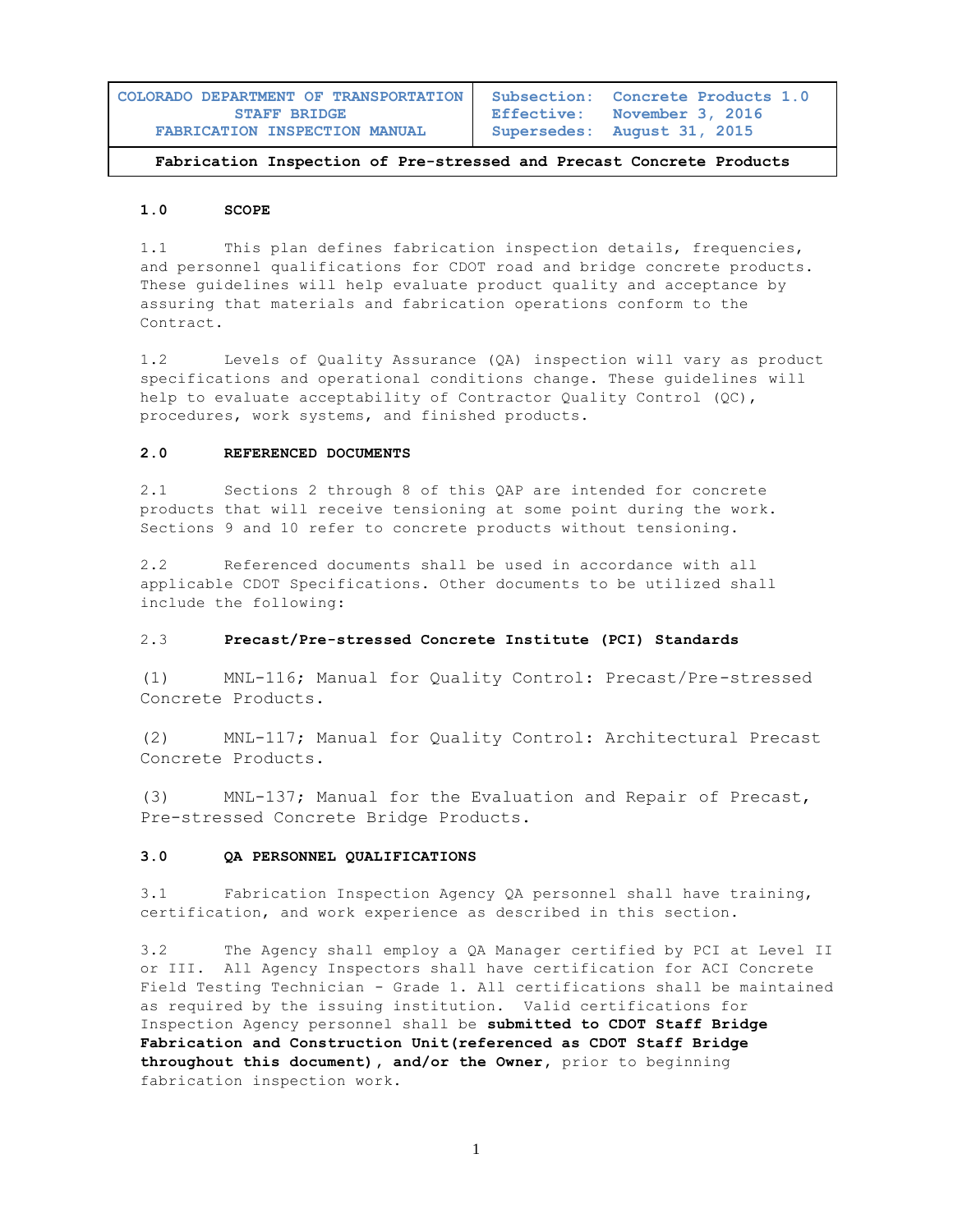**Subsection: Concrete Products 1.0 Effective: November 3, 2016 Supersedes: August 31, 2015**

**Fabrication Inspection of Pre-stressed and Precast Concrete Products** 

**3.3 Required QA Levels of PCI Certification** for Inspection of Bridge Girders and other designated Structural Items:

3.3.1 PCI Level I - Level I QA can inspect all facets of the work with moderate supervision from a Senior Inspector, rated PCI Level II or III. Senior Inspectors shall supervise Level I as needed to ensure compliance with inspection requirements. Level I Inspectors shall have 2 years of concrete related experience in the civil engineering industry.

Level I shall report inspection discrepancies to the supervisor. Report significant discrepancies in writing, including corrective measures taken.

Required QA/QC reports and records, as listed in this Plan, shall be submitted to CDOT Staff Bridge, and/or the Owner, for storage into the permanent project records system.

3.3.2 PCI Level II - Level II QA requires the ability to determine concrete product acceptance and fabrication conformance for variable production methods. Level II shall be capable of recognizing, evaluating, and resolving non-conforming fabrication situations.

Level II shall be proficient with intermediate concepts of precast and pre-stress work systems including; tensioning systems; steel and reinforcing details; concrete mix design; concrete curing procedures; materials acceptability; non-destructive test analysis techniques; and product repair methods.

Level II shall review and analyze QC reports and records for specification compliance before issuing Form #193. Unresolved issues shall be reported in writing to CDOT Staff Bridge, and/or the Owner, for proper resolution and final product acceptance. Final Form #193 reports shall show names and titles for the Inspector, the QA Manager, and the Agency's Professional Engineer.

3.3.3 PCI Level III - In addition to Level II duties, Level III QA shall have comprehensive experience with precast and pre-stress work systems; detailed familiarity with differing fabrication processes; thorough understanding of written requirements; tensioning systems; concrete mix designs; materials testing; and product repair methods.

Level III may assist the Engineer in establishing acceptance criteria for concrete products where none are otherwise available or products are in dispute.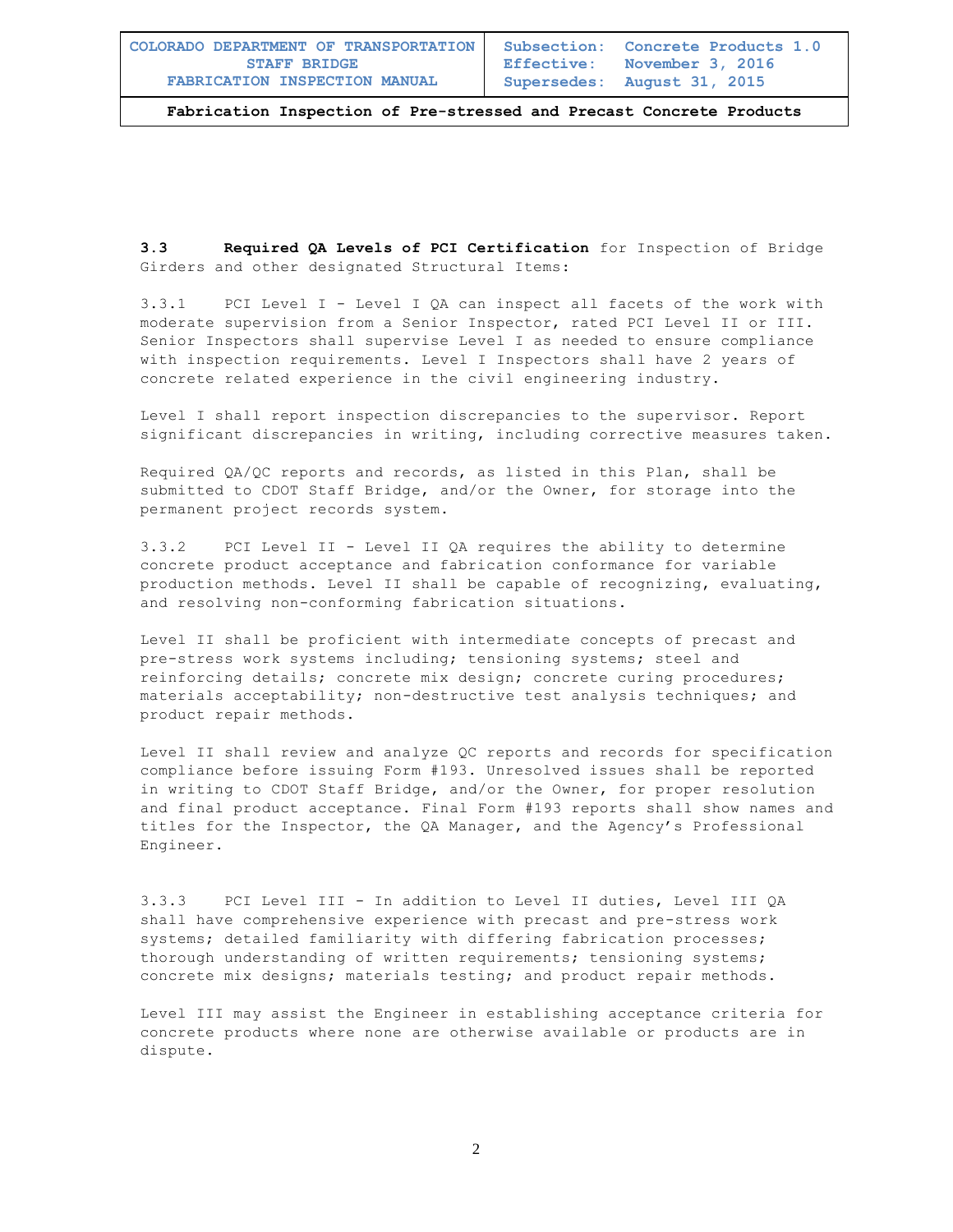## **4.0 GENERAL - QA / QC**

4.1 The Contractor's QC Manager is QA's primary contact person for information exchange concerning fabrication operations and product quality. The QC section is responsible for ensuring accuracy and compliance with all fabrication operations requirements.

4.2 Unacceptable work methods, inspection procedures and testing practices observed by QA shall be conveyed to the QC Manager for rectification. Recurring unacceptable work and unresolved product disputes shall be resolved by the Owner's Engineer in conformance with CDOT Standard Specification subsection 108.06 - **Character of Workers; Methods and Equipment.**

### **4.3 QA Responsibilities - General**

4.3.1 QA shall communicate fabrication details and information among Contractor, CDOT, staff, and project personnel. Consult with these parties to clarify issues regarding product status, quality, and acceptance issues.

4.3.2 QA shall utilize the following practices and procedures to evaluate and verify acceptability of work systems; and finished fabricated products that conform to specifications and tolerances:

a) Randomly monitor all stages of production operations and QC practices to ensure compliance with the Contract.

b) Random physical measurements and counts of materials placed into the work, to verify correct amounts and placements.

c) Schedule sampling and physical testing of materials to assure conformance with test requirements.

d) Identification, evaluation, and resolution of defects and needed repairs; verify contractor's corrective actions taken to achieve product acceptability.

e) Check Contractor test equipment and calibration tags for accuracy and conformance to agency requirements.

f) Pre-Acceptance of as-built products at the fabrication site, with written conveyance of CDOT Form #193 to CDOT Staff Bridge and the Field Project Engineer. **See Section 8.3 for comment on document conveyance.**

g) Compilation and submittal of required QC/QA records to CDOT Staff Bridge, and/or the Owner, for their **permanent project records.**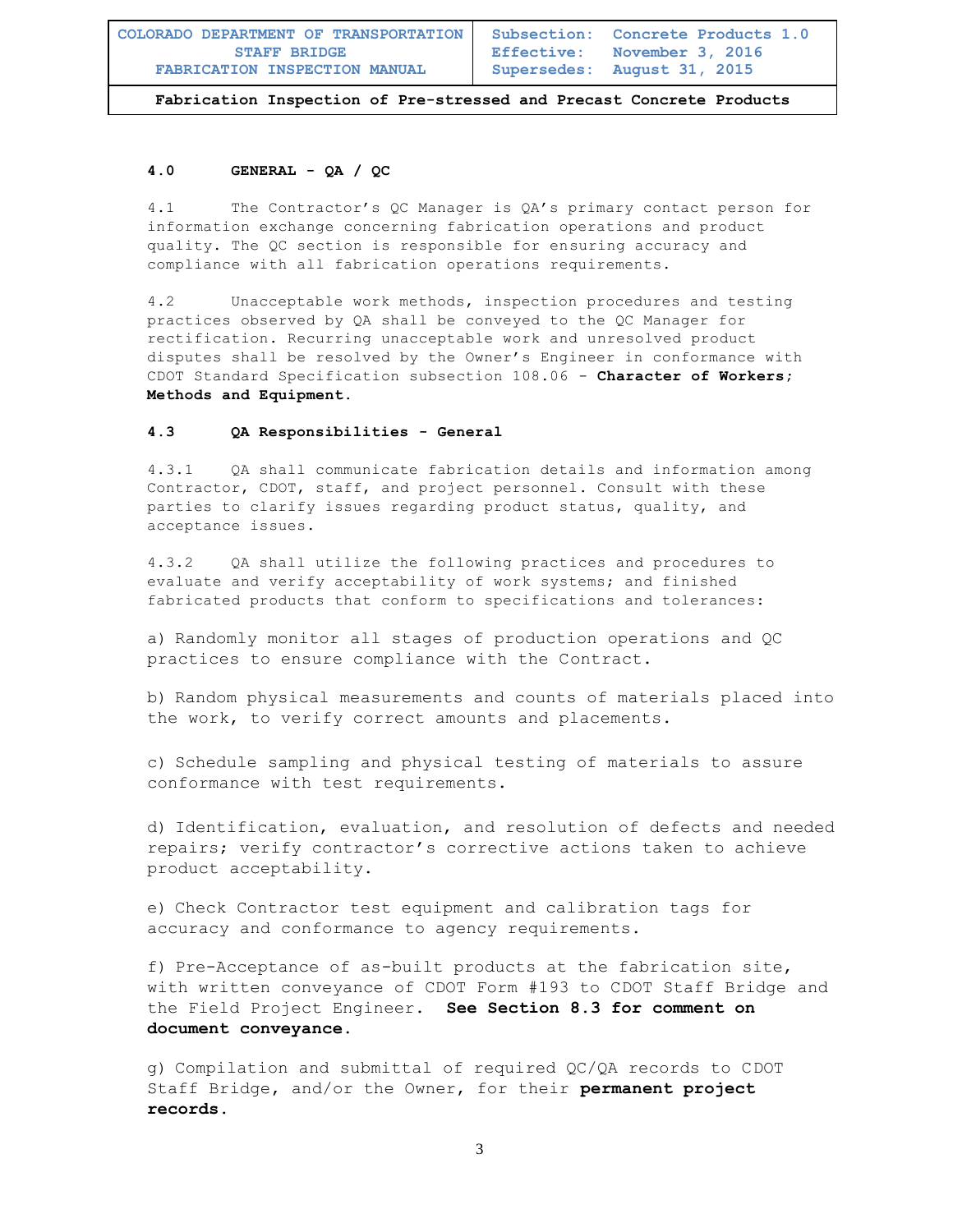**Subsection: Concrete Products 1.0 Effective: November 3, 2016 Supersedes: August 31, 2015**

**Fabrication Inspection of Pre-stressed and Precast Concrete Products** 

#### **5.0 FABRICATION INSPECTION PROCEDURES AND PRACTICES**

#### **5.1 Pre-fabrication Preparation - QA**

5.1.1 Review Contractor's equipment calibration tags, records, and personnel certifications prior to the start of work.

5.1.2 Create a **permanent project file** that includes product plans, drawings, required documentation, reports, and pertinent records. Provide a complete file copy to Staff Bridge, and/or the Owner.

5.1.3 Review and study project plans, specifications, and drawings. The Project Engineer and the Owner shall be notified when fabrication begins, including start and stop dates for Phase work.

5.1.4 Obtain materials samples for pre-testing when required. Previous test reports and certificates may be reviewed for specification compliance in lieu of testing, when materials are visually examined to ensure they correspond with existing reports and certificates. Report failing materials tests to the Contractor, CDOT Staff Bridge, and/or the Owner.

5.1.5 Pre-fabrication schedules, procedures and practices for sampling and testing materials are shown in Sections 5.1.5 to 5.2.3.

A) Seven-Wire Strand - take random samples prior to fabrication, and as new supplies come into use. Strand and pre-stressed unit materials shall conform to requirements in CDOT Specification 714. Sample and submit strand for testing as follows:

1) Obtain random 66-inch long samples from strand reel pack lots to be used. Portions of previously tested reel packs do not need retesting unless there is concern about present condition.

2) Collect Certified Mill Test Reports (CMTR), and corresponding stress/strain graphs, for permanent project records. Examine CMTR's and Product Invoices for accuracy and statement of U.S. domesticity. Match these documents to Contractor reel pack tag numbers in use.

3) Inspect general physical condition of strands before and during production operations. Refer to PCI MNL-116 for information on strand product quality.

4) Submit physical test samples to a test laboratory currently certified for strand product testing by the American Materials Reference Laboratory (AMRL). The lab shall provide a formal test report of actual results, which also shows product requirements. File test reports with corresponding CMTR's and keep with permanent projects records.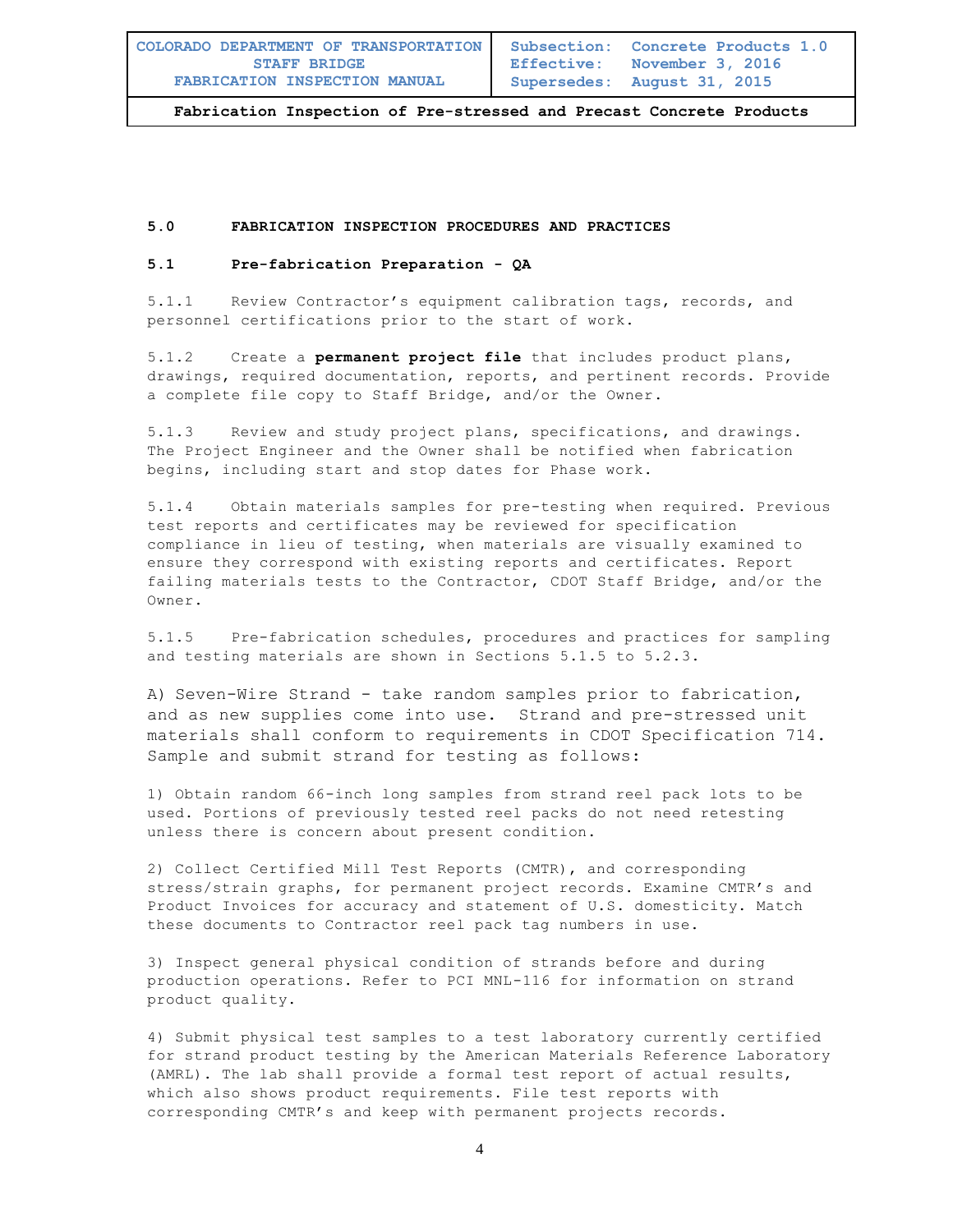B) Reinforcing Items - inspect before initial setup; spot check intermittently during production, and when stock varies. Identify size, grade, and domesticity of items by mill or tag markings when possible. Resolve other product questions by reviewing product literature or CMTR's in the plant files.

C) Concrete Mix Designs - Review and evaluate Contractor's mix designs for adequacy. Discuss questions with staff, CDOT Staff Bridge, and the Contractor. Unresolved questions shall be discussed with CDOT Central Materials Laboratory - Concrete Unit. Ensure that mix designs comply with concrete item specifications, plan notes, and Project Special Provisions.

## **5.2 Miscellaneous Fabrication Materials and Testing - QA**

5.2.1 QA reserves the option to test material or products at any time before, during, or after fabrication according to CDOT Specification Section 106, and subsection 618.11.

5.2.2 When the Contractor changes materials or product sources, review new source reports to determine if testing is needed. Emergency material or substitutions may be allowed with permission from the Design Engineer of Record and the Project Engineer.

5.2.3 Decisions regarding testing of new materials shall be the prerogative of the Owner. When new materials require testing, samples shall be submitted to an accredited laboratory certified by AMRL or Cement and Concrete Reference Laboratory (CCRL), as test needs apply. The laboratory shall provide written report of test results. File all test reports with manufacturer's submittals and keep with **permanent project records.**

#### **5.3 Operational Conformance During Fabrication - QA**

5.3.1 Fabrication is defined as any preparation, set up procedure, or practice which exists as part of production operations, or may be incorporated into finished products.

5.3.2 QA shall randomly monitor and evaluate production methods, finished products and QC functions throughout the entire fabrication, curing, and storage processes. Physical measurements, visual inspection, instrument readings, witness observation, and records review, shall be used to verify conformance with the Contract.

#### **6.0 QA FABRICATION INSPECTION FREQUENCIES - GENERAL**

6.1 Frequency of QA functions shall be determined by QA based on variable situations including, but not limited to: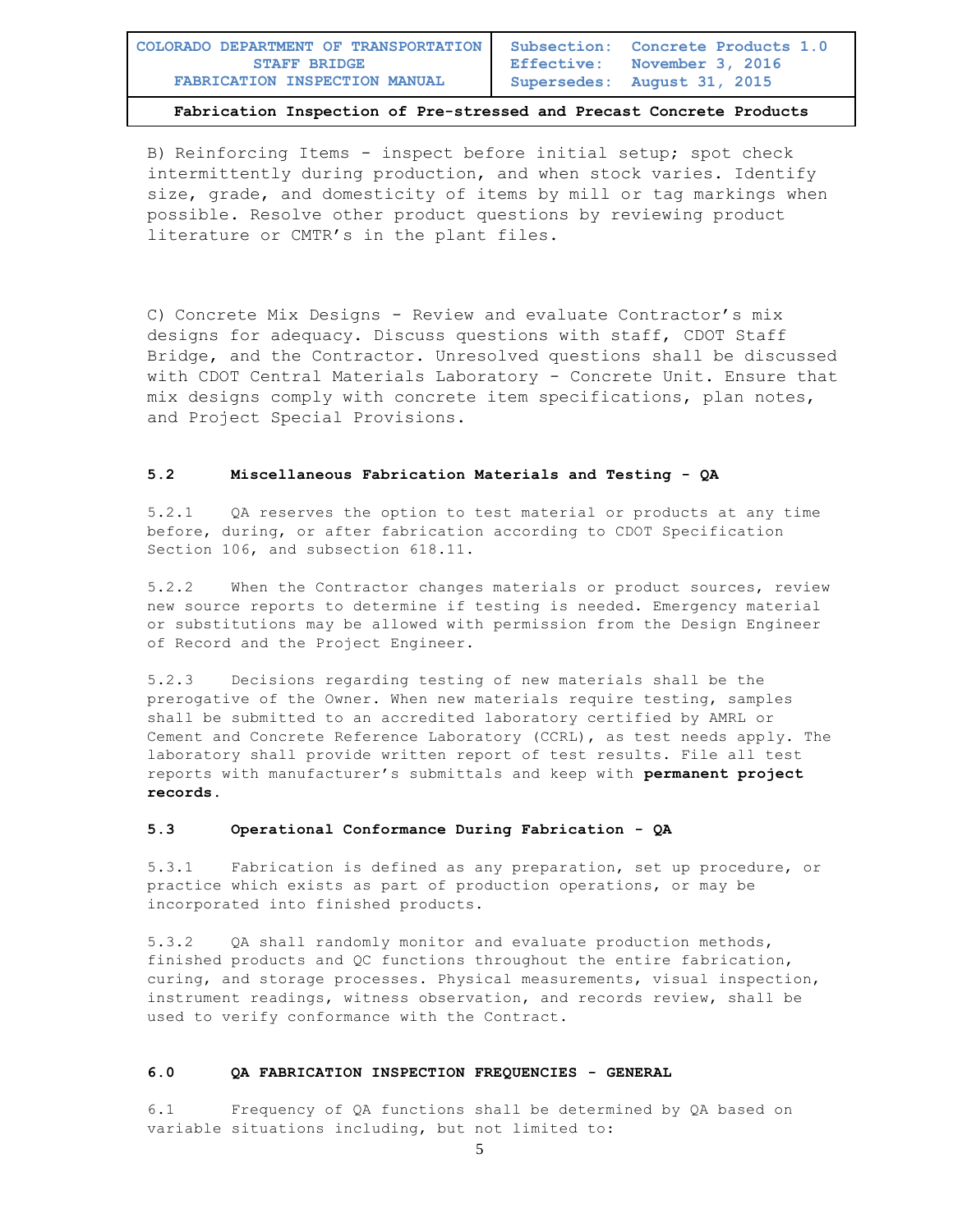- 1) Product design requirements.
- 2) Unique operational details and fabrication methods.
- 3) Method changes to normal operation practices.
- 4) Changes in material or supplier sources.
- 5) Previously identified problematic fabrication areas.
- 6) Changes in QC personnel or general QC performance.
- 7) Recent production performance and overall product quality.

#### **6.2 Frequency - Pre-Pour Operations**

\* PCI Product dimensional tolerances may be found in PCI Manual MNL-116 4 th Edition, Appendix B. Review project specifications, as there may be different tolerance requirements.

1) Form conditions - inspect initial setup, and at least weekly thereafter. Check for presence of excessive rust, debris, or contaminants. Check local smoothness tolerances, alignment, fit-up, and general positioning before casting.

2) Placement, position, clearance, and shape of mild reinforcing items, plates, and embeds - for initial setup, choose several random areas. Make random measurements and checks for dimensional placement; line and grade; proper clearance; adequate chairing support; actual quantities vs. plan quantities. Check at least every other setup thereafter.

3) Voids and block outs - inspect initial setup, and at least every other setup thereafter. Note shape, position, length, location, and method of securement for incorporated items. Inspect more frequently for large or odd-shaped voids.

4) Stressing operations - witness at least 50% of first tensioning operation, per project, and at least 20% of every other setup thereafter. Observe initial and final tension operations; verify that readings and elongation measurements are accurately recorded in accordance with CDOT Specification 618.07.

5) Dimensional checks for tensioned strand - check random positions of several individual and bundled strands on initial setup, and

6) Every setup where strand positions change. Check at least twiceweekly thereafter. Ensure that strands are placed within allowable PCI tolerances, and that straight strands do not sag near midlength of setups.

7) Position of hold-down devices - check layout, horizontal, and vertical measurements of all hold-down devices on the first setup, and every setup where design positions change. Check at least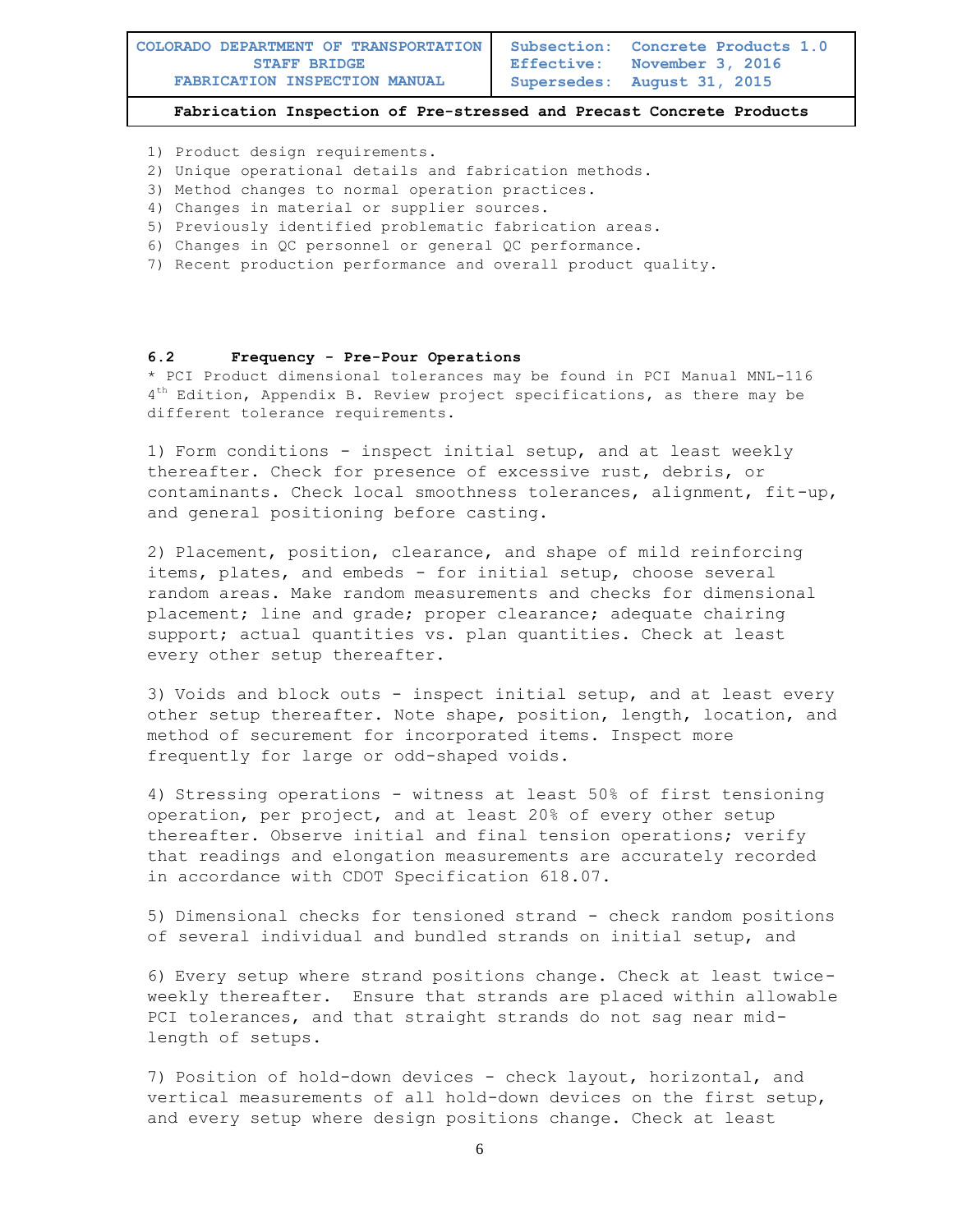twice-weekly thereafter. Ensure that hold-downs are positioned within allowable PCI tolerances. Check to see if hold-downs lift up from soffit, or tilt off-center, causing out of tolerance situations.

# **6.3 Frequency - Concrete Casting Operations**

1) Monitor casting process - as needed for temperature, weather variation or special circumstances. Note consolidation and finish operations. Note unusual or non-routine events. Witness at least 70% of first cast, and at least 30% of every other cast thereafter.

2) Spot check QC test procedures and data sheets for conformance and accuracy as needed. Determine overall acceptability of operations and accuracy of QC recorded data.

3) Check form spread and void shifting during cast. Ensure that chairing and bracing firmly hold void systems in place. Make several random deck thickness checks and compare to product dimensional tolerances. Make thorough checks on first cast, and at least every other cast thereafter.

6.3.1 **QA reserves the right to request additional concrete sampling** and testing when unusual circumstances occur such as; inclement weather; temperature extremes; inconsistent batching operations; long mid-pour delays; mix segregation; or mix variability.

## **6.4 Frequency - QA Post-Casting Operations**

PCI Product dimensional tolerances may be found in PCI Manual MNL-116 4th Edition, Appendix B. Review project specifications, as there may be different tolerance requirements.

- 1) Check release strengths and monitor curing procedures often. The curing temperatures should be checked daily to assure they are within the specification range of 50-160 degrees F. Consider variable factors such as temperature, weather, materials conditions, curing system variances, equipment conditions, and personnel allocation.
- 2) QA representative shall collect daily cast reports and cylinder test samples from QC. Submit test samples to an accredited CCRL Laboratory for QA strength acceptance testing. Representative cylinders shall be molded for each 50 cubic yards or portion thereof, for each different concrete mix design used per day, per product line. The lab shall provide written report of test results. Keep QA test reports with **permanent project records.**
- 3) Compare QA/QC concrete test results for consistency. Report all QA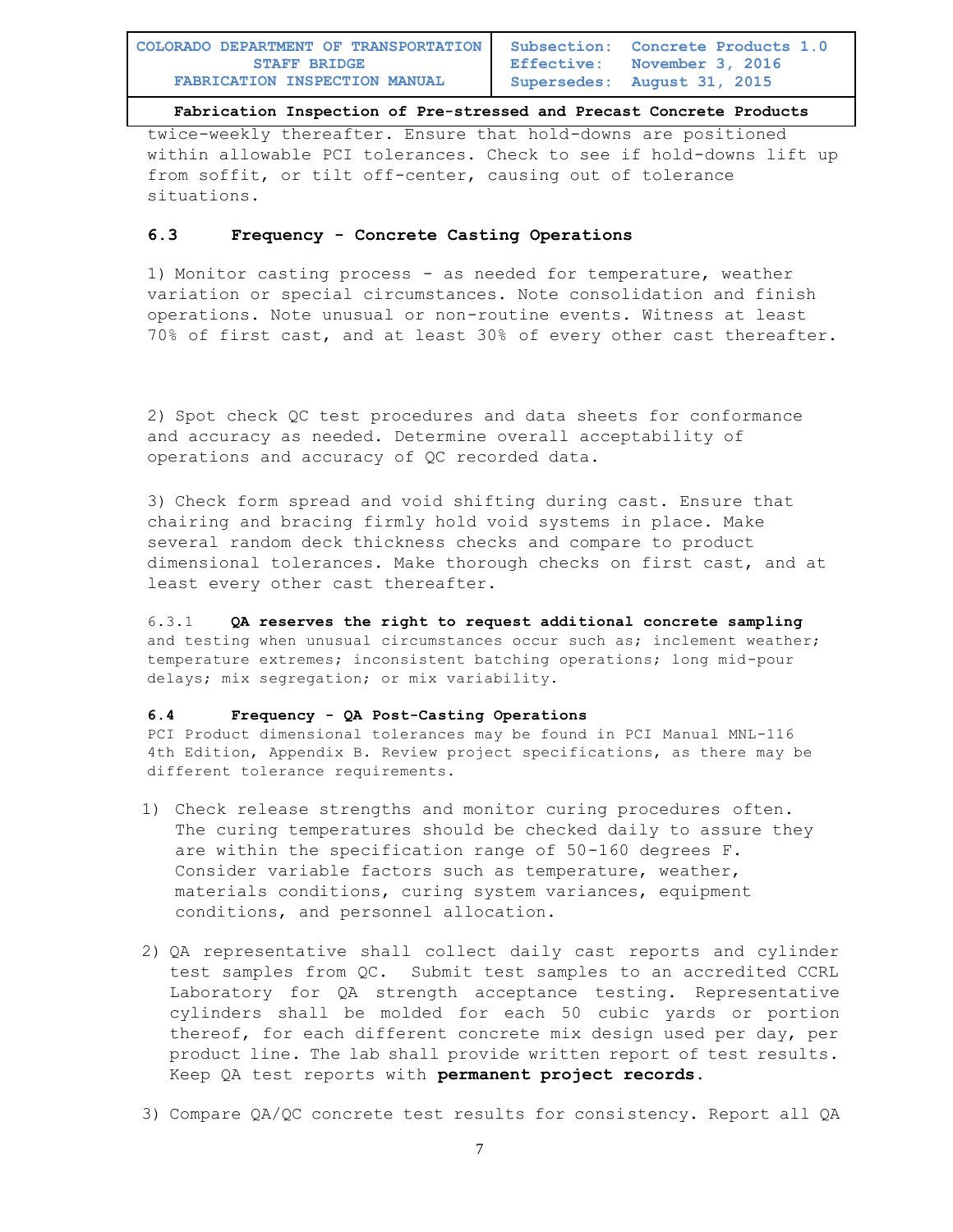tests under minimum strength requirements to CDOT Staff Bridge, the Contractor, and agency staff. Deficient strengths may require referee cores according to CDOT Specification 618.15.

- 4) If the Contractor objects to referee coring, calculations may be submitted to support lower strengths. Calculations shall be stamped by a Colorado Licensed Professional Engineer. CDOT Staff Bridge, and/or the Owner, shall decide method of acceptance, either referee coring or stamped calculations.
- 5) All submitted calculations, core test results and written decisions involving disputed strengths shall be filed with **permanent project records.**
- 6) Monitor product camber and sweep, using QC measurements for initial status. Take QA measurements when uncertainty exists.
- 7) Request load-weights for units with high camber; and remedial actions for sweep problems. Watch storage methods.

#### **7.0 QA POST FABRICATION ACCEPTANCE CRITERIA**

7.1 Prior to shipment, evaluate finished products before written acceptance is conveyed. Minimum inspection frequencies are defined in this subsection. Numbered items with **bold highlights require written documentation,** and filing into **permanent project records.**

- 1) **QA Concrete strength test reports** 100% for every cast.
- 2) Dimensional checks of finished product 20% of total units.
- 3) Random checks for location and position of reinforcing and appurtenant items - as determined by QA.
- 4) **Inspection of significant or major repairs** (if any) 100%.
- 5) Evaluate acceptability of girders and large members  $-100\%$ .
- 6) Evaluate acceptability of panels and small members 25%.
- 7) **Collect, review, and compile QC records for stressing, casting, pre-pour, and post-pour operations** - 100%.
- 8) **Compile strand product tests with CMTR's** 100%.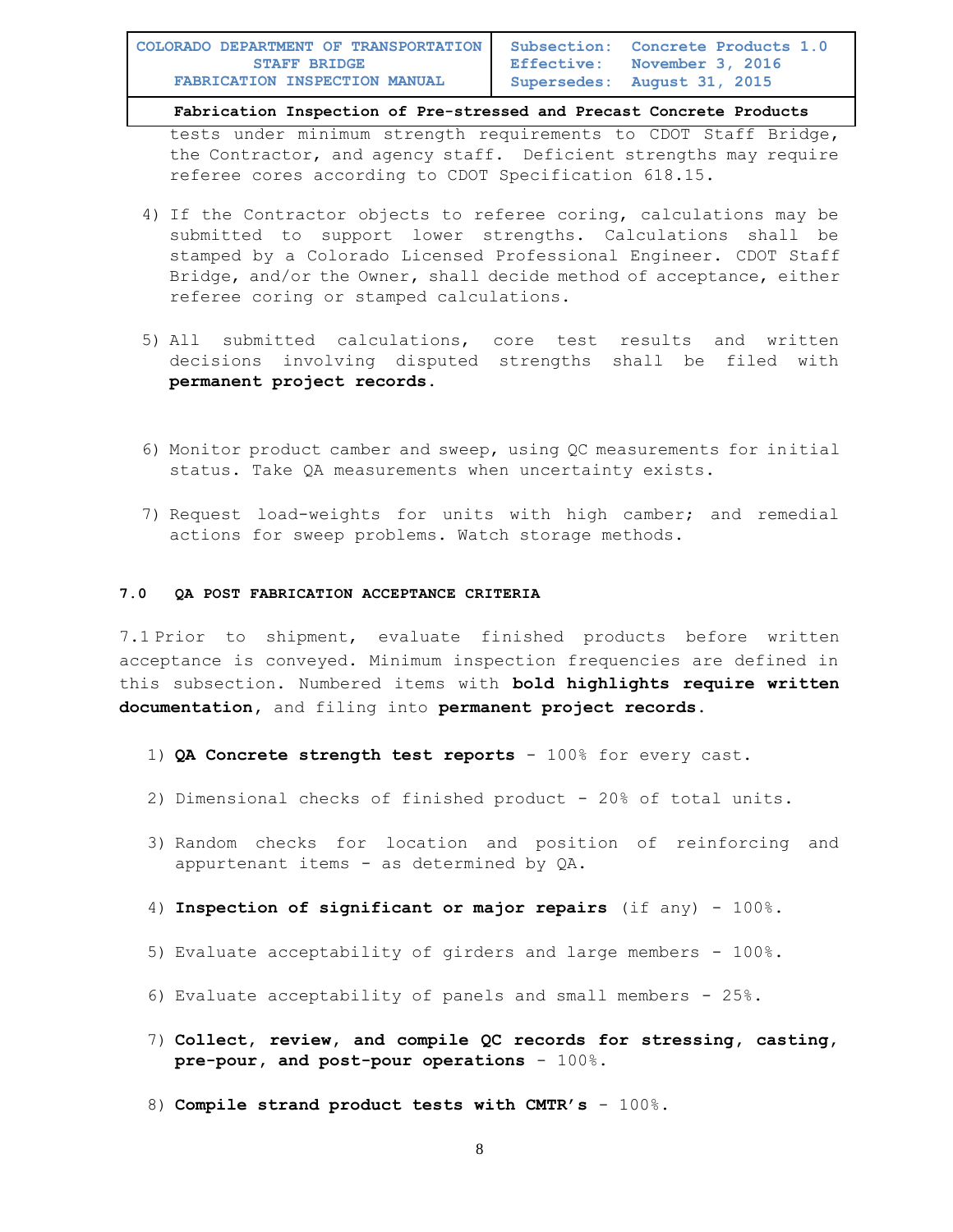| COLORADO DEPARTMENT OF TRANSPORTATION | Subsection: Concrete Products 1.0 |
|---------------------------------------|-----------------------------------|
| <b>STAFF BRIDGE</b>                   | Effective: November 3, 2016       |
| <b>FABRICATION INSPECTION MANUAL</b>  | Supersedes: August 31, 2015       |

**Fabrication Inspection of Pre-stressed and Precast Concrete Products**  9) **Collect pre-shipment girder camber reports from QC** - 100%.

7.2 Significant and major repairs shall conform to requirements in CDOT Specification 618. Document all questionable or unacceptable repairs. Provide report to CDOT Staff Bridge, and/or the Owner, for resolution.

## **8.0 QA PRODUCT PRE-ACCEPTANCE**

8.1 When remedial efforts for excessive sweep or significant variation from plan camber are not successful, provide written report of the variations to CDOT Staff Bridge, and/or the Owner, and the Designer for pre-acceptance evaluation and resolution. Obtain a copy of the final decision in writing, and file with **permanent project records.**

8.2 Pre-accepted products shall be documented on CDOT Form #193. **All issued Form #193's shall be filed with the permanent project records.** The Inspection Agency Engineer shall review and sign the Form #193 line designation for Professional Engineer, prior to form conveyance to CDOT Staff Bridge, the Field Project Engineer, and/or the Owner.

8.3 Copies of all required documentation, reports and records shall be packaged and delivered to CDOT Staff Bridge, and/or the Owner, for storage into permanent records systems. The preferred means for document and information transfer is requested to be accomplished by **electronic conveyance** when possible.

8.4 Girders shall receive an Owner approved Pre-acceptance marking when QA determines that contract requirements have been met. Smaller products such as individual deck panels or wall segments do not require individual marking, however, QA shall notify the project of product acceptability prior to shipment.

8.4.1 Pre-acceptance markings may not be required when QA delivers Form #193's to required parties prior to product shipment.

## **9.0 INSPECTION OF PRECAST AND SPECIALTY CONCRETE ITEMS**

9.1 Other concrete products classified by the following CDOT Items, may have multiple sub-categories:

```
Item 504 - Concrete Retaining Wall Systems.
Item 601 - Precast Concrete Products - Various.
Item 603 - Concrete Pipe, Culvert, and 3-sided Structures.
Item 604 - Concrete Drainage Items, Vaults and Basins.
Item 607 - Concrete Sound Barrier, Post and Fence.
Item 622 - Concrete Buildings and Tanks.
```